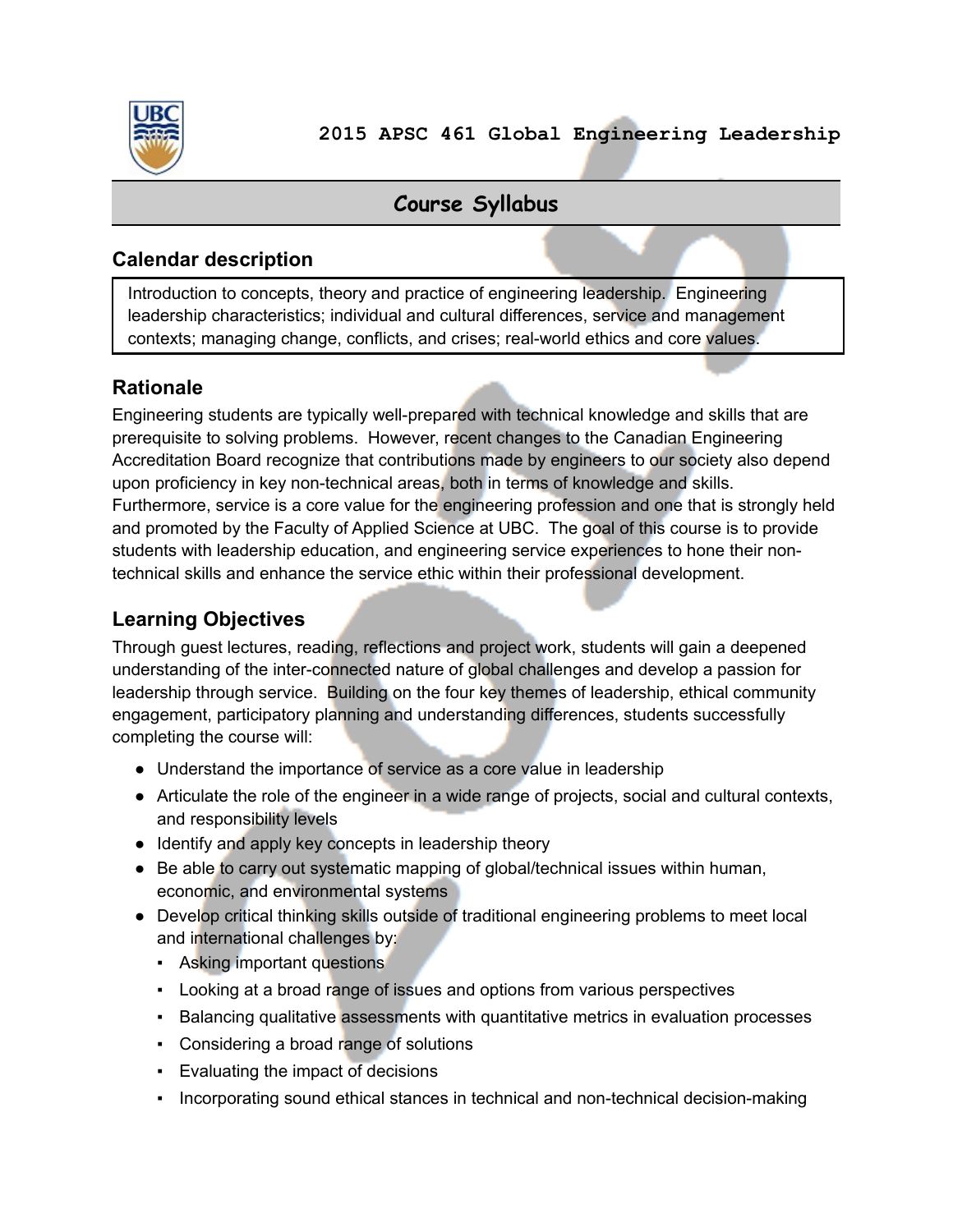- Develop inter-cultural communication skills
- Develop self-assessment skills
	- Being aware of one's own world view and values
	- Being aware of the impact of one's actions on others and oneself
- Enhance integrative thinking
- Apply/practise leadership and project management skills:
	- Planning and visioning techniques
	- Personnel management
		- Listening skills
		- Negotiation, persuasion and conflict management
		- Coaching and mentoring skills
		- Team-building strategies and techniques
	- Time management
	- Priority setting

#### **Configuration**

APSC 461 is the first of a two-course series:

- **APSC 461** (3 credits, Technical Elective) is offered on the UBC campus during the Spring Session (May and June). Course material is generally delivered in a classroom environment. Students also participate in a Community-Based Experiential Learning (CBEL) project. Those registered in APSC 461 need not register in APSC 462.
- **APSC 462** (3 credits, Technology in Society credit) is a full-time, immersive, hands-on International Service Learning project practicum offered off-campus over a six- to twelve-week period. This year the course site is in Mexico and Costa Rica. Those registered in APSC 462 must also be registered in APSC 461 or have previously completed APSC 461.

#### **Personnel**

Instructor: Dr. Paul Winkelman Department of Mechanical Engineering Kaiser 1134 604-822-6762 pwinkel@mech.ubc.ca

CBEL Project Coordinator: Ara Beittoei

Officer, Community-Based Experiential Learning Faculty of Applied Science & Centre for Community Engaged Learning [ara.beittoei@ubc.ca](mailto:ara.beittoei@ubc.ca) 604-822-0493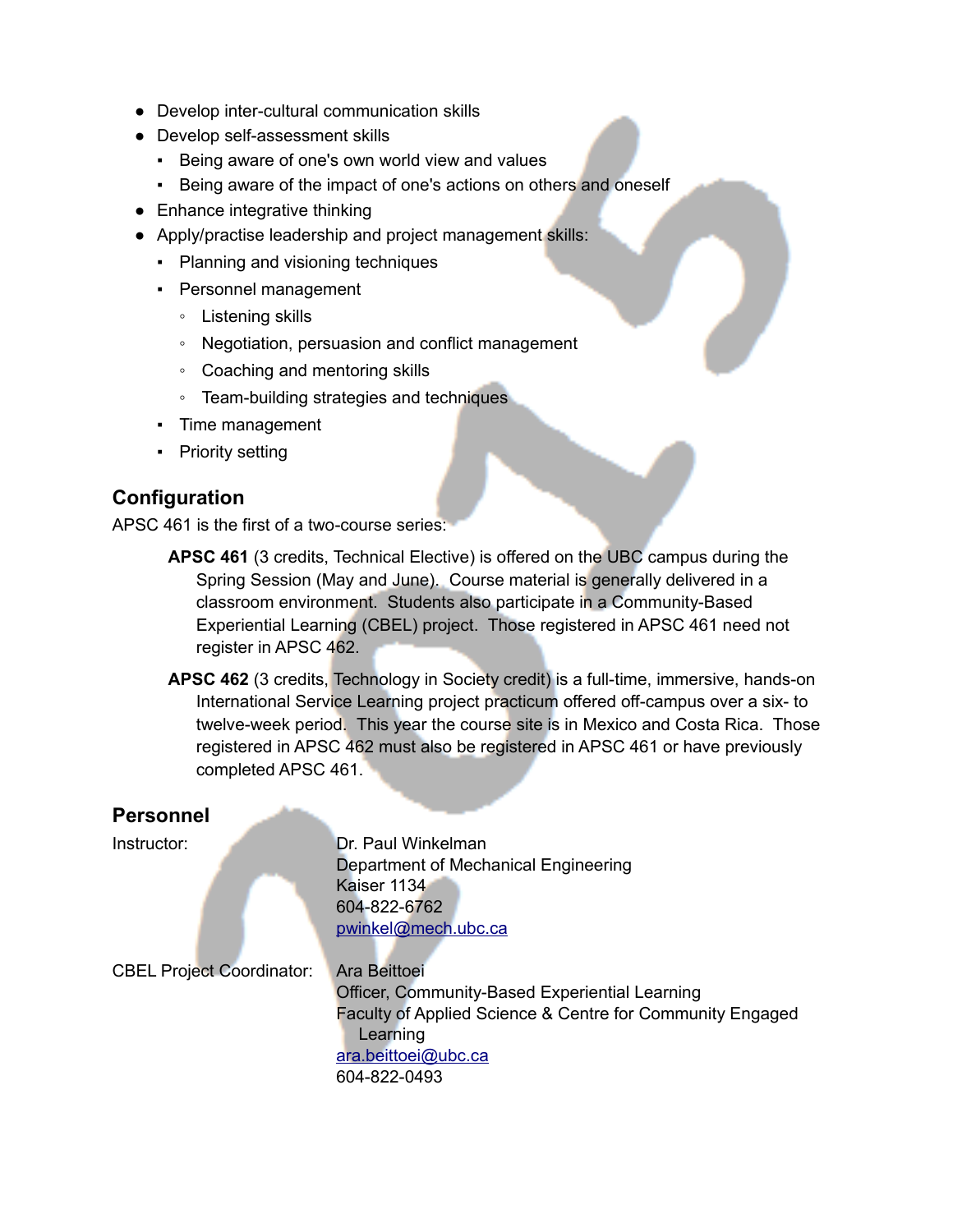| <b>Consulting Support:</b> | Dr. Tatiana Teslenko (Senior Instructor, Mechanical Engineering) |
|----------------------------|------------------------------------------------------------------|
|                            | Kerri Leeper (International Service Learning Advisor, Centre for |
|                            | Community Engaged Learning)                                      |
|                            |                                                                  |

#### **Meeting Times:**

| Dates:         | May 12 to June 18, 2015 (Summer Session 1)                                                                             |  |
|----------------|------------------------------------------------------------------------------------------------------------------------|--|
| Meeting times: | Tuesdays, 15:00 to 17:30 (Lecture/Discussion: 6 in total)<br>Thursday, 15:00 to 17:30 (Lecture/Discussion: 6 in total) |  |
| Location:      | Chemical and Biological Engineering Building, Room 103                                                                 |  |

## **Course Structure**

Course material will be delivered through lectures, workshops, assigned readings and community interaction. Lectures will normally be delivered by guest speakers invited from industry, government and academia who have demonstrated leadership success and can speak to the key themes of the course. These lectures are generally followed by group discussions. As part of their project requirements, students will form liaisons with community partners.

### **Grading Scheme**

Students will be assessed on an individual and team basis. The team mark will be based on the course project.

| Individual (55%)                                                                                                                                                                      |     |     |
|---------------------------------------------------------------------------------------------------------------------------------------------------------------------------------------|-----|-----|
| <b>Written assignments</b>                                                                                                                                                            |     | 40% |
| • a series of one-page reading logs based on pre-lecture readings<br>(normally one log per reading) to be handed in prior to each lecture                                             | 25% |     |
| • 4 individual reflections connecting topics from readings, lectures and<br>the team projects; the first due May 19, the second, May 28, the third<br>June 11, and the fourth June 25 | 15% |     |
| <b>Participation</b>                                                                                                                                                                  |     | 15% |
| Participation is based on both attendance of lectures and subsequent<br>discussion sessions, as well as active engagement in discussions.                                             |     |     |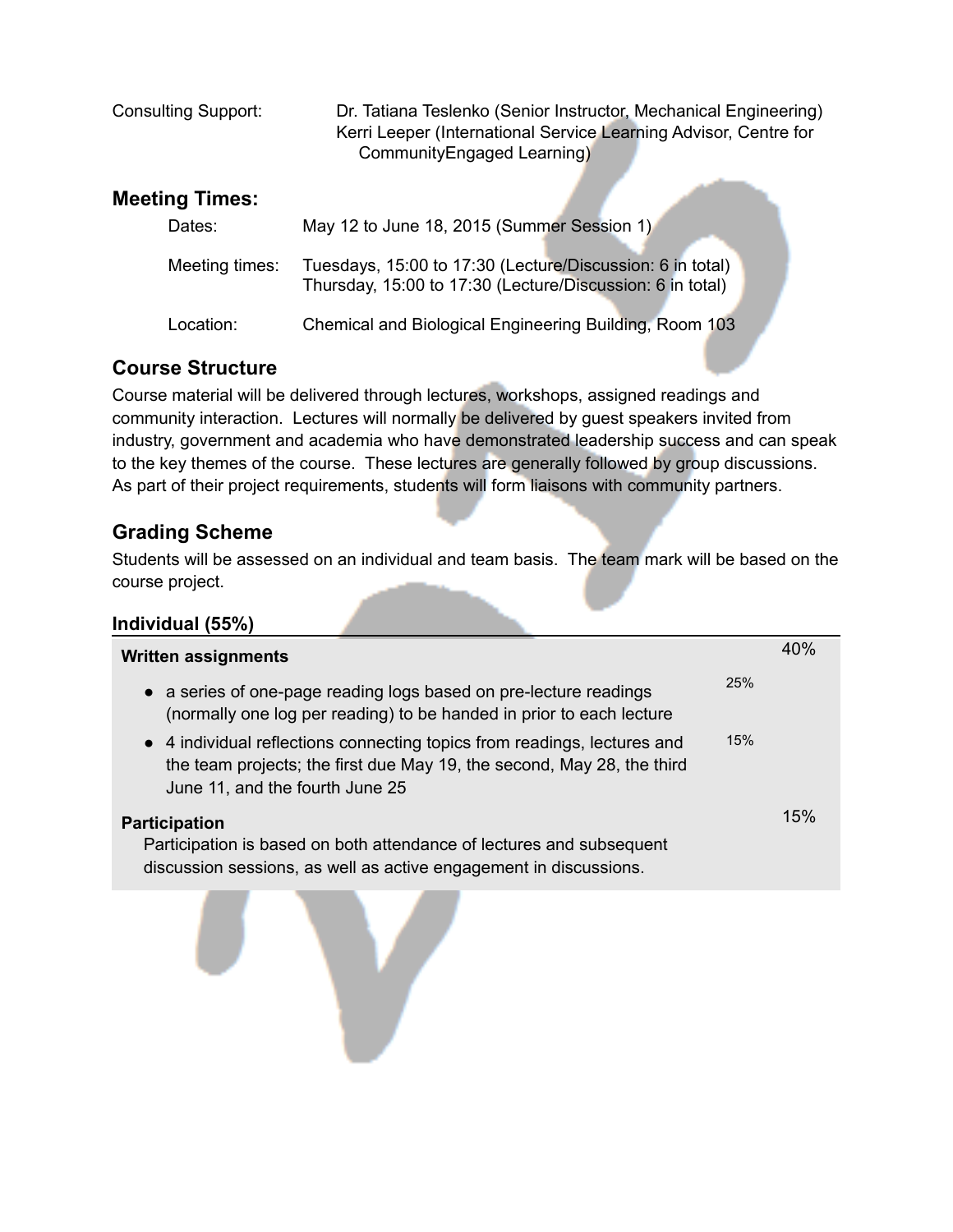#### **Team (45%)**

All team grades are based on a Community-Based Experiential Learning project. Each team will have from 4 to 6 students; the team project is identified in consultation with the course instructor and CBEL project coordinator. Students may bring their own project, but are subject to approval as qualifying projects must allow for the development and demonstration of servant leadership qualities by drawing on technical and non-technical knowledge in a community setting. Students should expect to spend about four hours a week meeting, with additional time for implementation.

| Proposal (due May 26)<br>Document which describes and justifies a course of action to be taken in<br>response to a request by a community partner. Refer to the <b>Proposal</b><br><b>Guidelines*</b> for details. | 15% |
|--------------------------------------------------------------------------------------------------------------------------------------------------------------------------------------------------------------------|-----|
| <b>Presentation (June 18)</b><br>Ten-minute presentation followed by a 5 minute discussion. Refer to<br><b>Presentation Guidelines* and Presentation Evaluation Form*</b> for details.                             | 10% |
| <b>Final Report</b> (due June 25)<br>Document that describes and justifies the course of action taken to fulfil the<br>request of the "community partner". Refer to <b>Report Guidelines</b> * for details.        | 20% |
| • Up to 5/20 will be based on how comments to the proposal have been<br>addressed<br>• Remainder will be for the report as a whole, with emphasis on the additions<br>beyond the proposal                          |     |
| *Sign into Connect and look under "Projects" - "Project Guidelines" or click<br>https://connect.ubc.ca/webapps/blackboard/content/listContentEditable.jsp?                                                         |     |

[content\\_id=\\_2773460\\_1&course\\_id=\\_62207\\_1](https://connect.ubc.ca/webapps/blackboard/content/listContentEditable.jsp?content_id=_2773460_1&course_id=_62207_1)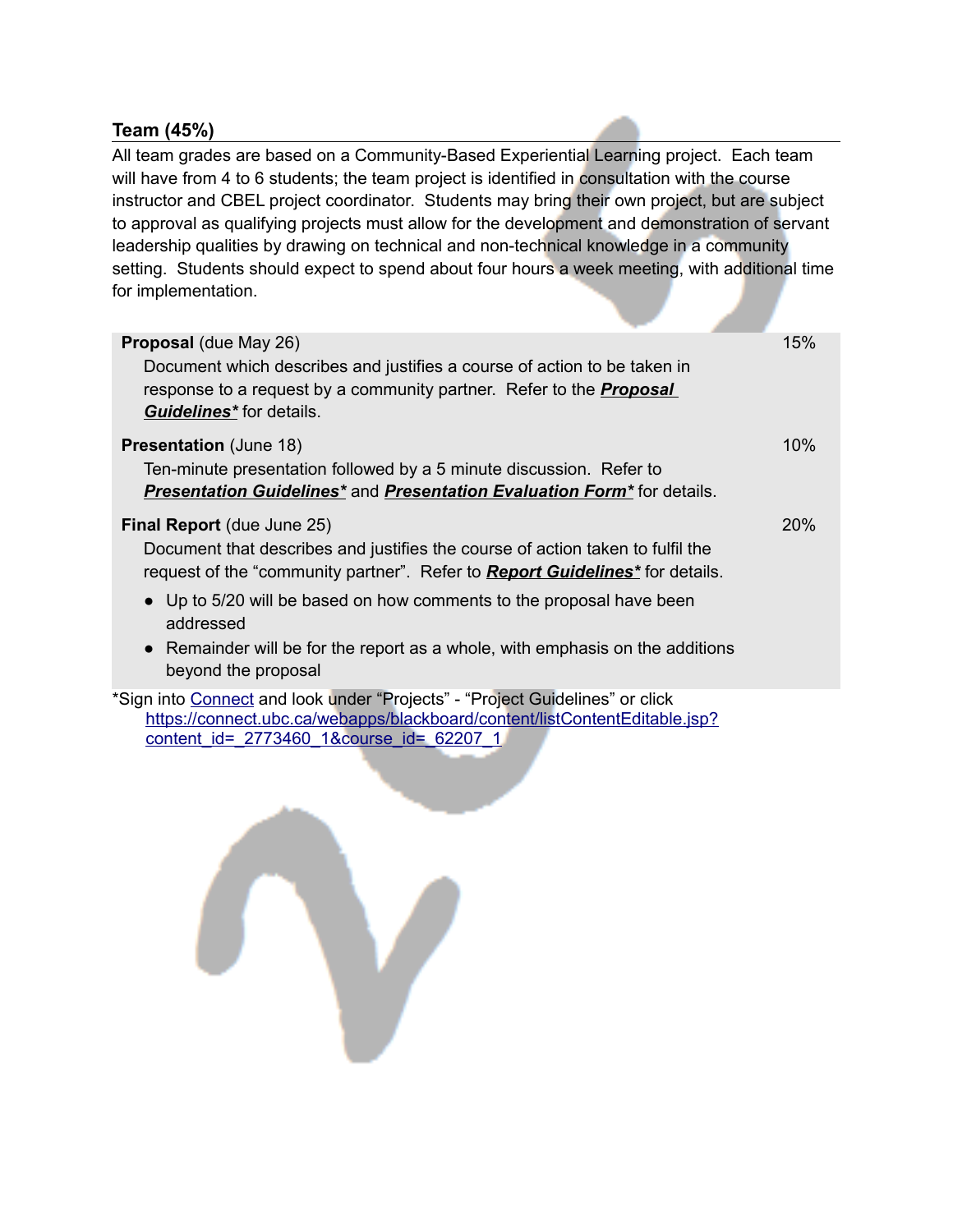**Lecture Schedule/Project Actvities** (Speaker, topics and readings subject to change)

|                              | <b>Speakers:</b> | Paul Winkelman, Tatiana Teslenko, Ara Beittoei                                                                                                                                                                                                                                                                                                                                                |
|------------------------------|------------------|-----------------------------------------------------------------------------------------------------------------------------------------------------------------------------------------------------------------------------------------------------------------------------------------------------------------------------------------------------------------------------------------------|
|                              | Topic:           | Introduction and How to Write a Reflection                                                                                                                                                                                                                                                                                                                                                    |
| Tuesday<br><b>May 12</b>     | <b>Readings:</b> | Ash, S. L., & Clayton, P. H. (2004). "The articulated learning: An approach<br>to guided reflection and assessment." Innovative Higher Education, Vol.<br>29, pp. 137-154. http://web.b.ebscohost.com/ehost/pdfviewer/pdfviewer?<br>vid=2&sid=8b0ba6ad-fe74-4bc4-94ad-4e849c9e1c0e<br>$\frac{\%40s}{\%40s}$ essionmgr112&hid=128 (CWL login required)<br>For reference only (no reading log). |
|                              | Due:             | Responses to introductory questions                                                                                                                                                                                                                                                                                                                                                           |
|                              | Session:         | Project introductions (Ara Beittoei)<br>Ethical Community Engagement (Ara Beittoei)                                                                                                                                                                                                                                                                                                           |
| On-Going Project Activities: |                  | Review Project Descriptions document<br>Determine top three project choices<br>Complete Tri-Council Policy Statement tutorial,<br>https://tcps2core.ca/login                                                                                                                                                                                                                                  |
| 2                            | Speaker:         | <b>Michael Meitner, Department of Forest Resources Management,</b><br><b>UBC</b>                                                                                                                                                                                                                                                                                                              |
|                              | Topic:           | <b>Adaptive Leadership</b>                                                                                                                                                                                                                                                                                                                                                                    |
| Thursday<br>May 14           | <b>Readings:</b> | Sternin, Jerry (2003). Practice Positive Deviance for Extraordinary Social<br>and Organizational Change. Chapter 3 in Ulrich, Dave, Marshall<br>Goldsmith, Louis Carter, Jim Bolt, Norm Smallwood and Warner Burke.<br>The Change Champion's Fieldguide. Best Practice Publications. Read<br>only pp. 20-32. http://www.hbs.edu/socialenterprise/pdf/Best<br>%20Champion%20Chapter.pdf        |
|                              |                  | Standard reading log, BUT replace Question 4 with: How might this reading<br>connect with the course in general?.                                                                                                                                                                                                                                                                             |
|                              | Due:             | Reading log<br><b>Tri-Council Policy certificate</b><br>Project selection<br>Team formation; exchange contact information                                                                                                                                                                                                                                                                     |
|                              |                  | <b>Session:</b> Project Planning (Ara Beittoei)                                                                                                                                                                                                                                                                                                                                               |
| On-Going Project Activities: |                  | Conduct research on selected project<br>Establish contact with community partner<br>Prepare questions for community partner<br>Meet with community partner; set scope and<br>scale; set dates and times for future<br>meetings<br>Begin filling in Consent Form Template (log<br>into Connect and look under the<br>"Projects" folder                                                         |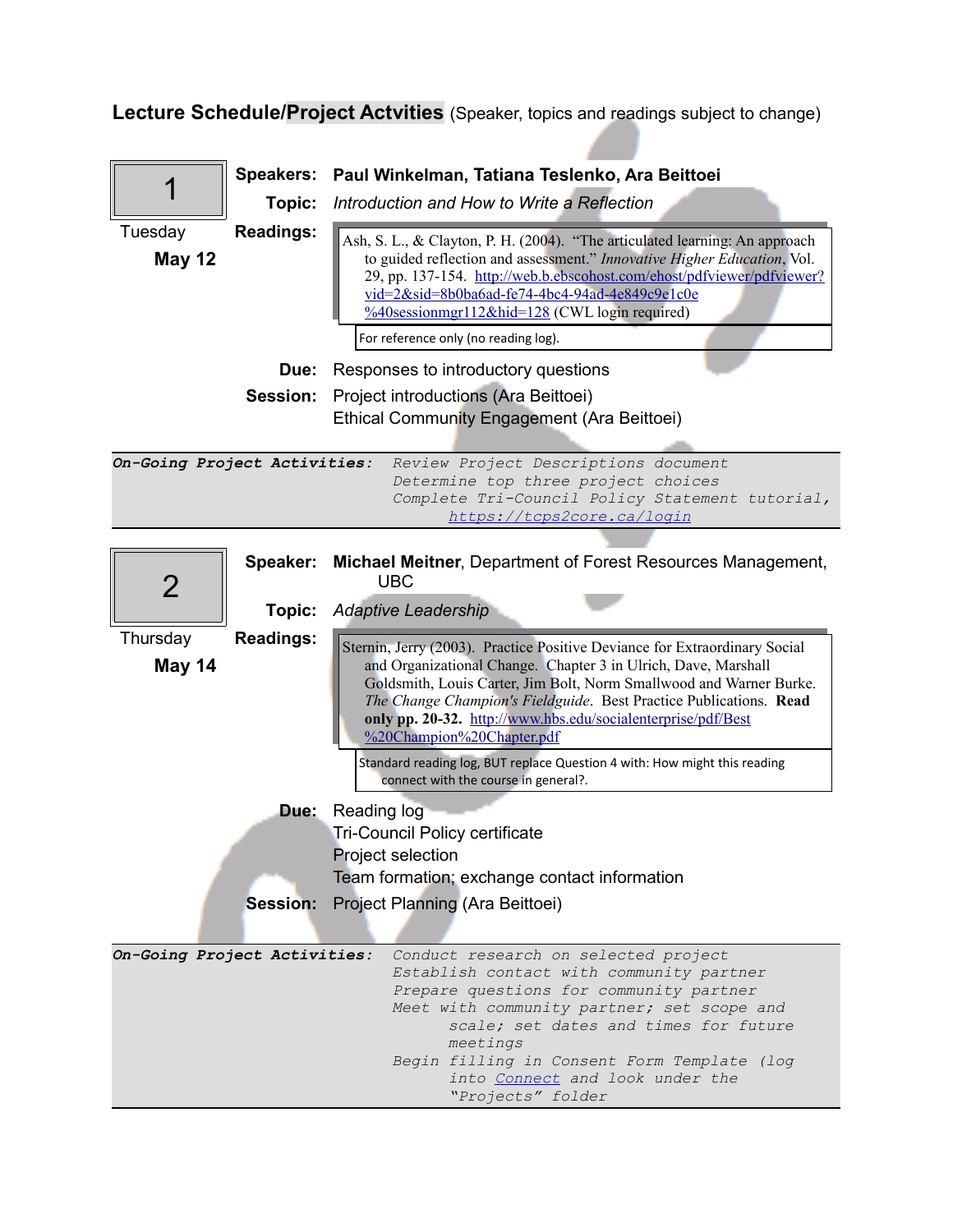| З                            | Speaker:<br>Topic: | [Remote] Santiago Hinojosa, Tsomanotik<br>Challenges of Asset-Based Development in Chiapas                                                                                                                                                                                                                                                                                                                                                                                 |
|------------------------------|--------------------|----------------------------------------------------------------------------------------------------------------------------------------------------------------------------------------------------------------------------------------------------------------------------------------------------------------------------------------------------------------------------------------------------------------------------------------------------------------------------|
| Tuesday<br><b>May 19</b>     | <b>Readings:</b>   | Cavise, Leonard L. (2008). Law School Programs that Reduce Poverty: The<br>Example of the Chiapas Human Rights Practicum. Vincentian Heritage<br>Journal: Vol. 28, Issue 2, Article 18, pp. 249-262. Read only pp. 249-<br>258. http://via.library.depaul.edu/vhj/vol28/iss2/18                                                                                                                                                                                            |
|                              |                    | 1. Compare/contrast Cavise's description of the value system of lawyers (law<br>students) with the traditional value system of engineers (engineering<br>students).                                                                                                                                                                                                                                                                                                        |
|                              |                    | 2. To what extent do you identify with either the traditional or the proposed<br>value system of law students as described by Cavise? Where did/does your<br>value system come from? It may be helpful to think back to the time when<br>you first seriously considered studying engineering and compare those<br>impressions of engineering with your present-day impressions. Have your<br>values shifted as all? If so, have they shifted in an identifiable direction? |
|                              |                    |                                                                                                                                                                                                                                                                                                                                                                                                                                                                            |
|                              |                    | Tsomanotik (2014). Conocenos, Proyectos, Vida en Comunidad.<br>http://www.manotik.org (Spanish only available) or<br>https://www.youtube.com/watch?v=Vf9k11fBn1A                                                                                                                                                                                                                                                                                                           |
|                              |                    | 1. Based on the Tsomanotik website, provide three questions you would like to ask<br>Bet Barrios and Santiago Hinojosa.                                                                                                                                                                                                                                                                                                                                                    |
|                              |                    | 2. Based on the article by Leonard Cavise, provide one question you would like to<br>ask Bet and Daniel Barrios.                                                                                                                                                                                                                                                                                                                                                           |
|                              | Due:               | <b>Reading logs</b>                                                                                                                                                                                                                                                                                                                                                                                                                                                        |
|                              |                    | Reflection, first submission                                                                                                                                                                                                                                                                                                                                                                                                                                               |
|                              |                    | <b>Discussion pair formation</b>                                                                                                                                                                                                                                                                                                                                                                                                                                           |
|                              | <b>Session</b>     | Is This Engineering Leadership? (Paul Winkelman)                                                                                                                                                                                                                                                                                                                                                                                                                           |
|                              |                    |                                                                                                                                                                                                                                                                                                                                                                                                                                                                            |
| On-Going Project Activities: |                    | Research background information                                                                                                                                                                                                                                                                                                                                                                                                                                            |
|                              |                    | Begin preparation of proposal<br>Conmplete revisions to Consent Form Template                                                                                                                                                                                                                                                                                                                                                                                              |
|                              |                    |                                                                                                                                                                                                                                                                                                                                                                                                                                                                            |
|                              |                    | Speaker: Kerri Leeper (Centre for Community Engaged Learning,                                                                                                                                                                                                                                                                                                                                                                                                              |

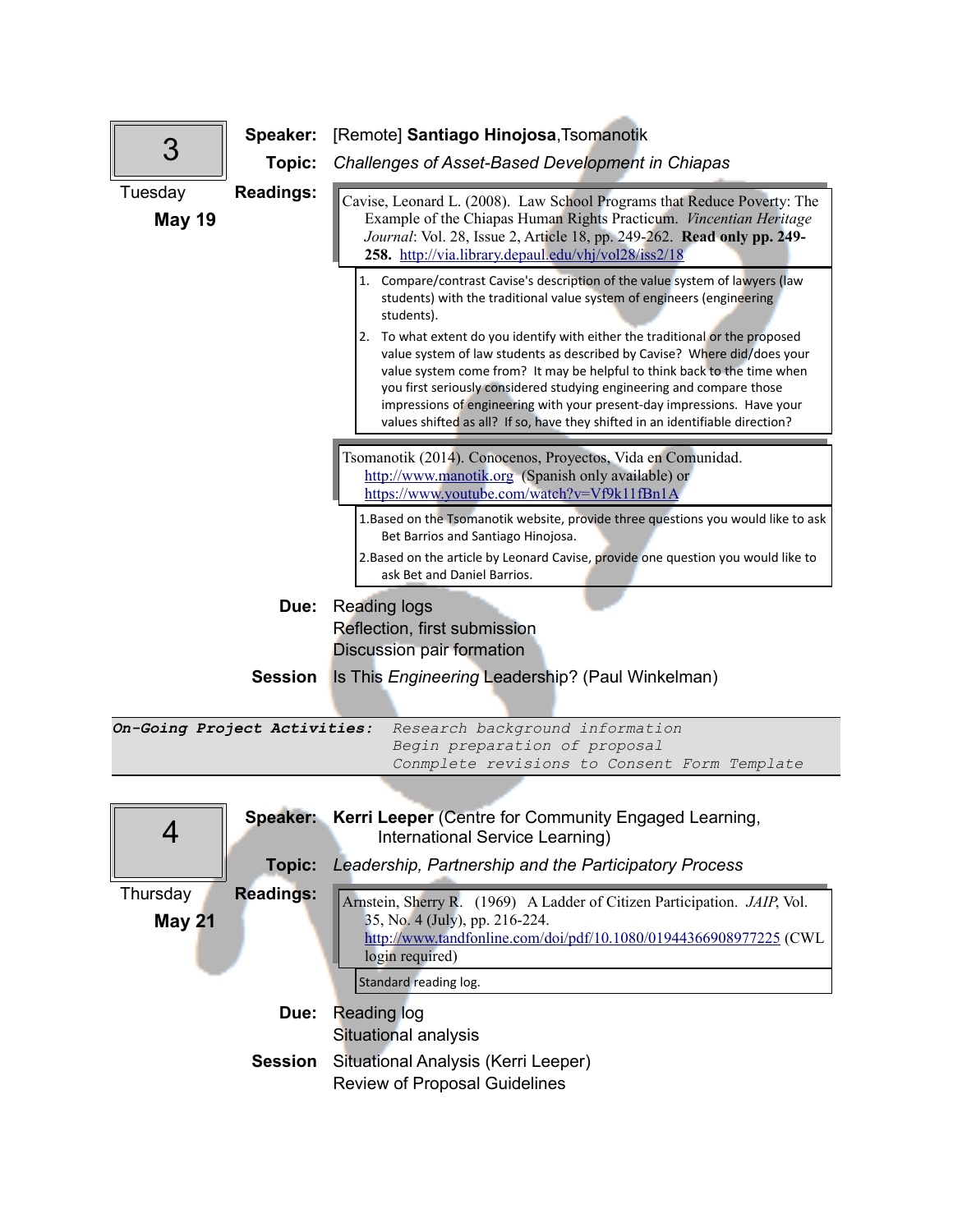| On-Going Project Activities: |                  | Determine research methodology<br>Contact community partner with additional                                                                   |
|------------------------------|------------------|-----------------------------------------------------------------------------------------------------------------------------------------------|
|                              |                  | questions                                                                                                                                     |
|                              |                  | Further develop and complete proposal                                                                                                         |
|                              | Speaker:         | Cristina Delgado, School of Education and Childhood Studies,                                                                                  |
| 5                            |                  | <b>Capilano University</b>                                                                                                                    |
|                              | Topic:           | The Necessary Impossibility of Community                                                                                                      |
| Tuesday                      | <b>Readings:</b> | Biesta, G. (2004). The Community of Those Who Have Nothing in                                                                                 |
| <b>May 26</b>                |                  | Common: Education and the Language of Responsibility. <i>Interchange</i> ,                                                                    |
|                              |                  | Vol. 35, No. 3, pp. 307-324. Read from bottom of p. 310 to mid 321.<br>http://web.a.ebscohost.com.ezproxy.library.ubc.ca/ehost/detail/detail? |
|                              |                  | vid=2&sid=f8d96cbf-72c5-4834-ae63-                                                                                                            |
|                              |                  | fd6ef3dbbc24%40sessionmgr4004&hid=4109&bdata=JnNpdGU9ZWhvc<br>3OtbGl2ZSZzY29wZT1zaXRl#db=eue&AN=26470507 (CWL login                           |
|                              |                  | required)                                                                                                                                     |
|                              |                  | Standard reading log.                                                                                                                         |
|                              | Due:             | Reading log                                                                                                                                   |
|                              |                  | Proposal                                                                                                                                      |
|                              |                  | Discussion facilitation, (Sasha and Kaibo) and (Zach and Stelios)                                                                             |
|                              | <b>Session</b>   | Student-led discussion                                                                                                                        |
|                              |                  |                                                                                                                                               |
| On-Going Project Activities: |                  | Determine weaknesses/strengths of proposal<br>Continue development of research strategy                                                       |
|                              |                  |                                                                                                                                               |
|                              | Speaker:         | Ara Beittoei, Faculty of Applied Science, UBC                                                                                                 |
| 6                            | Topic:           | <b>Systems Thinking and Complex Problems</b>                                                                                                  |
| Thursday                     | <b>Readings:</b> |                                                                                                                                               |
| <b>May 28</b>                |                  | Barder, Owen. (n.d.) [Video] Development and Complexity. Centre for<br>Global Development in Europe.                                          |
|                              |                  | http://www.cgdev.org/doc/CGDPresentations/complexity/player.html                                                                              |
|                              |                  | Standard reading log.                                                                                                                         |
|                              |                  | Due: Reading log                                                                                                                              |
|                              |                  | Individual project reflection, second submission                                                                                              |
|                              | Session          | Review of Proposal with teams (Paul Winkelman)                                                                                                |
| On-Going Project Activities: |                  | Review proposal with community partner                                                                                                        |
|                              |                  | Refine research approach with community partner<br>Begin data collection                                                                      |
|                              |                  |                                                                                                                                               |
|                              |                  |                                                                                                                                               |
|                              |                  |                                                                                                                                               |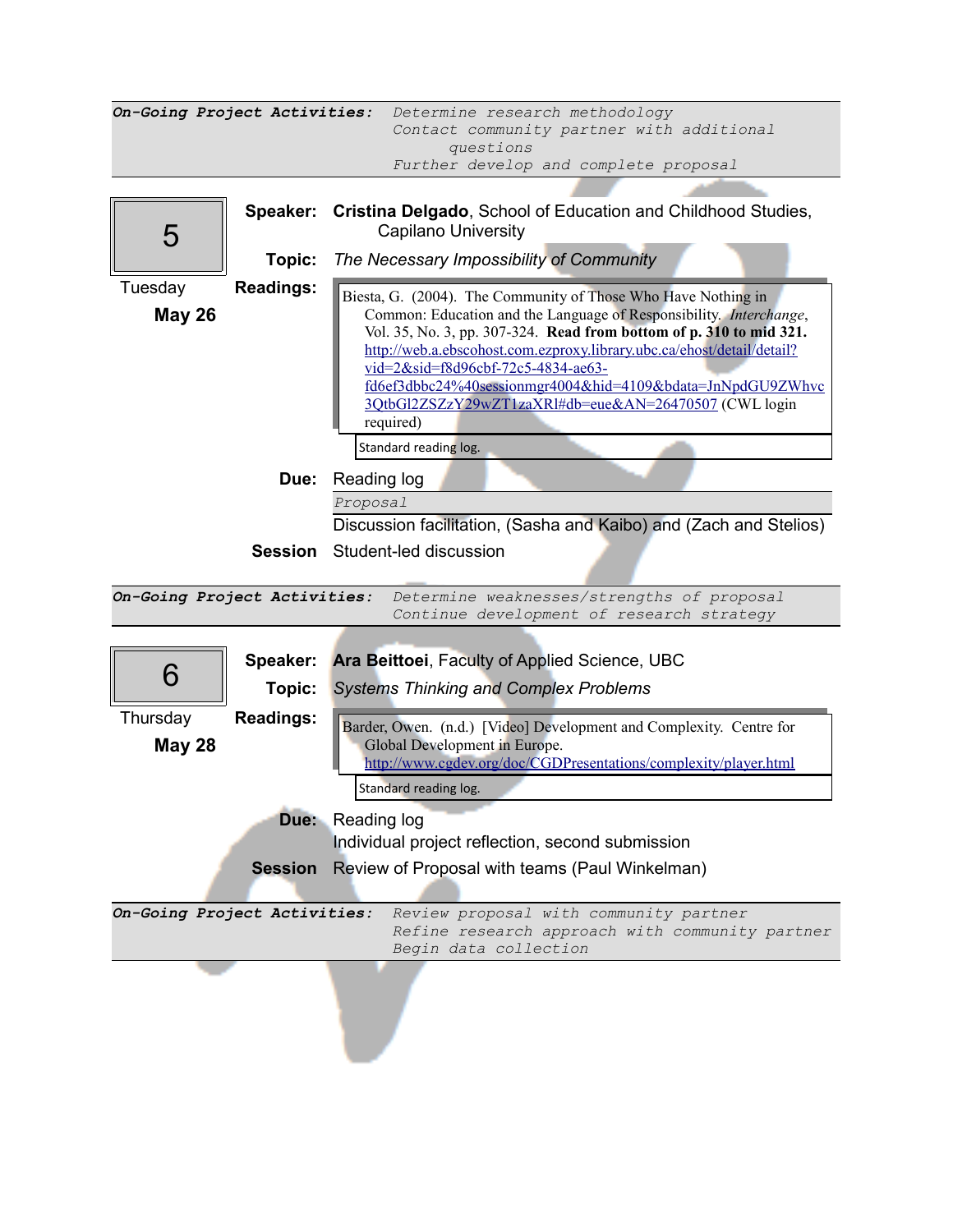| 7                            | Speaker:<br>Topic: | Daniel Justice, First Nations Study Program, UBC<br>Colonialism                                                                                                                                                                                                                                                          |
|------------------------------|--------------------|--------------------------------------------------------------------------------------------------------------------------------------------------------------------------------------------------------------------------------------------------------------------------------------------------------------------------|
| Tuesday<br>June 02           | <b>Readings:</b>   | Anderson, Mark and Carmen Robertson (2007). The "Bended Elbow" News,<br>Kenora 1974: How a Small-Town Newspaper Promoted Colonization.<br>American Indian Quarterly, Vol. 31, No. 3, pp. 410-440. Read only<br>pages 410 to 423. http://www.jstor.org/stable/pdf/30114251.pdf?<br>acceptTC=true<br>Standard reading log. |
|                              | Due:               | Reading log<br>Discussion facilitation, (Nicha and Rana) and (Ming and Janelle)                                                                                                                                                                                                                                          |
|                              |                    | <b>Session</b> Student-led discussion                                                                                                                                                                                                                                                                                    |
| On-Going Project Activities: |                    | Collate preliminary data<br>Analyse data; reassess research methods<br>Discuss with community partner                                                                                                                                                                                                                    |
|                              | Speaker:           | <b>Paul Winkelman, Department of Mechanical Engineering</b>                                                                                                                                                                                                                                                              |
| 8                            | Topic:             | Understanding Engineering Values through the Philosophy of                                                                                                                                                                                                                                                               |
|                              |                    | Science                                                                                                                                                                                                                                                                                                                  |
| Thursday<br>June 04          | <b>Readings:</b>   | Lewontin, R.C. (1992) Chapter 1, A Reasonable Skepticism. In Biology as<br>Ideology. New York: Harper Perennial. Available on Connect, or<br>https://www.andrew.cmu.edu/course/76-<br>101AA/readings/Lewontinfull.htm<br>Standard reading log.                                                                           |
|                              | Due:               | <b>Reading log</b>                                                                                                                                                                                                                                                                                                       |
|                              | <b>Session</b>     | Discussion facilitation, (Ian and Smit) and (Tom and Matt)<br>Student-led discussion                                                                                                                                                                                                                                     |
|                              |                    |                                                                                                                                                                                                                                                                                                                          |
| On-Going Project Activities: |                    | Begin developing final report<br>Continue with data collection<br>Collate data into "reports" (to become<br>appendices in the final report)<br>Present preliminary recommendations to<br>community partner                                                                                                               |
|                              |                    |                                                                                                                                                                                                                                                                                                                          |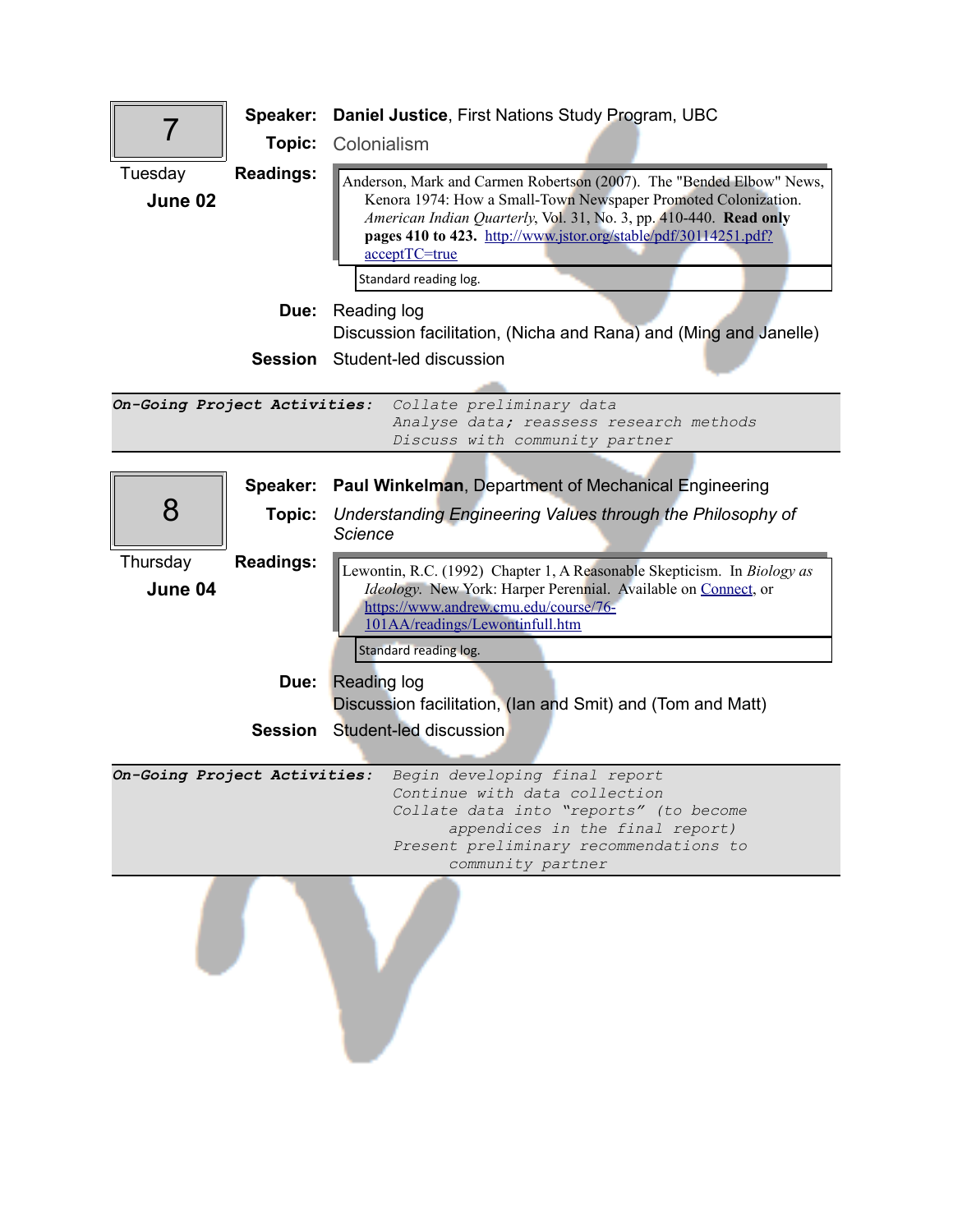|                              | Speaker:         | [Remote] Ricardo Segovia, E-Tech International                                                                                                                                                                                                                                                                                                                                                                                                                                                                                                                                                                                                                                                                                                                                   |
|------------------------------|------------------|----------------------------------------------------------------------------------------------------------------------------------------------------------------------------------------------------------------------------------------------------------------------------------------------------------------------------------------------------------------------------------------------------------------------------------------------------------------------------------------------------------------------------------------------------------------------------------------------------------------------------------------------------------------------------------------------------------------------------------------------------------------------------------|
| 9                            | Topic:           | <b>Engineering as Humanizing Praxis</b>                                                                                                                                                                                                                                                                                                                                                                                                                                                                                                                                                                                                                                                                                                                                          |
| Tuesday<br>June 09           | <b>Readings:</b> | Sirolli, Ernesto (2012). [Video] Want to Help? Shut Up and Listen!<br>https://www.ted.com/talks/ernesto sirolli want to help someone shut u<br>p and listen/transcript?language=en#t-633372<br>Standard reading log.<br>Freire, Paulo (1993). Pedagogy of the Oppressed. New York: Contimuum<br>Books. Chapter 1. Read pp. 1-2 and 11-15. Available on Connect. The                                                                                                                                                                                                                                                                                                                                                                                                              |
|                              |                  | entire book is available at<br>https://libcom.org/files/FreirePedagogyoftheOppressed.pdf.<br>Corresponding pp, $43-46$ ; $62-69$ .                                                                                                                                                                                                                                                                                                                                                                                                                                                                                                                                                                                                                                               |
|                              |                  | It is easy as an engineer doing "development" work to take the role as a "keeper<br>of knowledge" whose job it is to teach this knowledge to non-experts. Paulo<br>Freire, a Brazillian educator challenged this one-directional learning in his<br>1968 book, Pedagogy of the Oppressed. He is a firm believer in "praxis", a<br>continuous process of reflection in order to best perform any work, and<br>considers education a two-way street towards liberation of the oppressed.<br>Questions: 1. What do you think is an "uncompleted being"? 2. How can<br>education (and engineering) "dehumanize"? How can it "humanize"? 3. What<br>would Freire say is the purpose of engineering in a setting where individuals<br>might exist under oppression or extreme poverty? |
|                              | Due:             | Reading log                                                                                                                                                                                                                                                                                                                                                                                                                                                                                                                                                                                                                                                                                                                                                                      |
|                              | <b>Session</b>   | Discussion facilitation, (Avis, Goomin and Brian C.)<br>Student-led discussion                                                                                                                                                                                                                                                                                                                                                                                                                                                                                                                                                                                                                                                                                                   |
|                              |                  | Class discussion: project challenges                                                                                                                                                                                                                                                                                                                                                                                                                                                                                                                                                                                                                                                                                                                                             |
|                              |                  |                                                                                                                                                                                                                                                                                                                                                                                                                                                                                                                                                                                                                                                                                                                                                                                  |
| On-Going Project Activities: |                  | Continue developing Final Report<br>Review collected data<br>Collect additional data, if required                                                                                                                                                                                                                                                                                                                                                                                                                                                                                                                                                                                                                                                                                |
|                              |                  |                                                                                                                                                                                                                                                                                                                                                                                                                                                                                                                                                                                                                                                                                                                                                                                  |
| 10                           |                  | Speaker: Anthony Candelario, Recent Water and Sanitation Staff,<br><b>Engineers Without Borders Canada</b>                                                                                                                                                                                                                                                                                                                                                                                                                                                                                                                                                                                                                                                                       |
|                              | Topic:           | <b>Facilitating Environmental Health and Sanitation in Malawi</b>                                                                                                                                                                                                                                                                                                                                                                                                                                                                                                                                                                                                                                                                                                                |
| Thursday<br>June 11          | <b>Readings:</b> | Booth, David (2013). Facilitating Development: An Arm's Length Approach<br>to Aid. Overseas Development Institute. Read Sections 1-2 and 5-7.<br>Available on Connect, or at http://www.odi.org/sites/odi.org.uk/files/odi-<br>assets/publications-opinion-files/8791.pdf.<br>Standard reading log.                                                                                                                                                                                                                                                                                                                                                                                                                                                                              |
|                              |                  |                                                                                                                                                                                                                                                                                                                                                                                                                                                                                                                                                                                                                                                                                                                                                                                  |
|                              | Due:             | Reading log<br>Individual project reflection, third submission                                                                                                                                                                                                                                                                                                                                                                                                                                                                                                                                                                                                                                                                                                                   |
|                              |                  | Discussion facilitation, (April and Brian W.)                                                                                                                                                                                                                                                                                                                                                                                                                                                                                                                                                                                                                                                                                                                                    |
|                              | <b>Session</b>   | <b>Class discussion</b>                                                                                                                                                                                                                                                                                                                                                                                                                                                                                                                                                                                                                                                                                                                                                          |
| On-Going Project Activities: |                  | Continue developing Final Report<br>Review collected data<br>Collect additional data, if required                                                                                                                                                                                                                                                                                                                                                                                                                                                                                                                                                                                                                                                                                |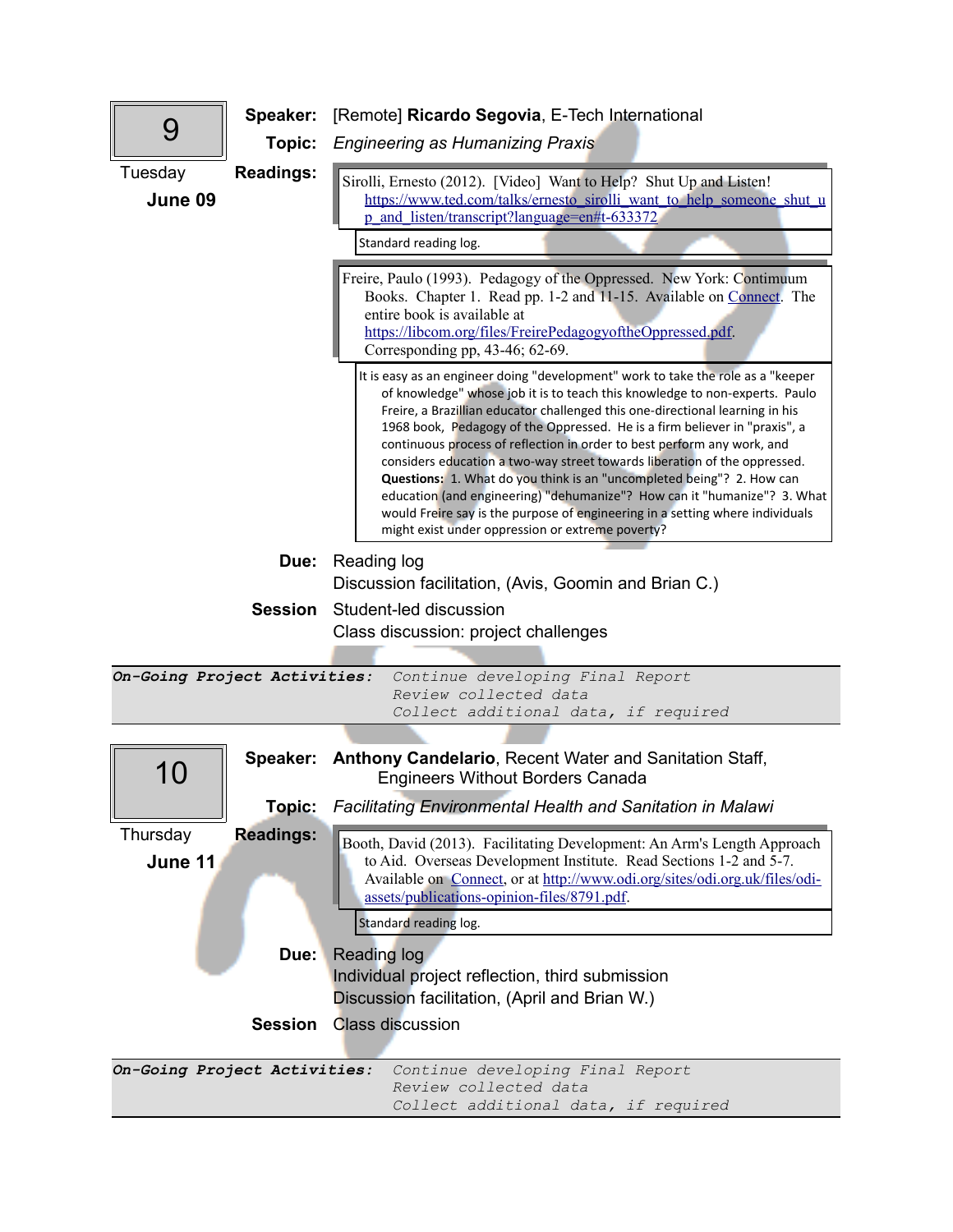|                              | Speaker:           | <b>Sheelagh Davis, Leadership, OD &amp; Diversity</b><br>Educator/Consultant                                                                                                                                                                                                    |
|------------------------------|--------------------|---------------------------------------------------------------------------------------------------------------------------------------------------------------------------------------------------------------------------------------------------------------------------------|
|                              | Topic:             | <b>Building Cultural Fluency: Skills for Working Across Difference</b>                                                                                                                                                                                                          |
| Tuesday<br>June 16           | <b>Readings:</b>   | LeBaron, Michelle (2003). Excerpts from Chapters 1, 2 and 3. Bridging<br>Cultural Conflicts: A New Approach for a Changing World. Jossey-Bass.<br>Excerpts available on Connect. Read pp. 10-11 and 32-43.<br>Standard reading log.                                             |
|                              |                    | <b>Due:</b> Reading log                                                                                                                                                                                                                                                         |
|                              |                    | <b>Session</b> Review of presentation guidelines<br>Connecting concepts                                                                                                                                                                                                         |
|                              |                    | On-Going Project Activities: Prepare class presentation                                                                                                                                                                                                                         |
| 12 <sub>2</sub>              | Speaker:<br>Topic: | Paul Winkelman, Department of Mechanical Engineering, UBC<br><b>Closing Session: "Book Stuff"</b>                                                                                                                                                                               |
| Thursday<br>June 18          | <b>Readings:</b>   | Khol, Ronald (1993). That Book Stuff Ain't Always Right. Machine Design,<br>Vol. 3. Available on Connect,<br>Standard reading log.                                                                                                                                              |
|                              | Due:               |                                                                                                                                                                                                                                                                                 |
|                              | <b>Session</b>     | <b>Reading log</b><br>Project presentations (at 3:00)                                                                                                                                                                                                                           |
|                              |                    |                                                                                                                                                                                                                                                                                 |
| On-Going Project Activities: |                    | Further develop final report; determine<br>weaknesses<br>Address weaknesses with further research or<br>data collection<br>Make presentation to community<br>Complete final report                                                                                              |
|                              |                    |                                                                                                                                                                                                                                                                                 |
| 12+<br>Thursday              |                    | <b>Due:</b> Final report (in most cases)<br>Individual project reflection, fourth submission                                                                                                                                                                                    |
| June 25                      |                    |                                                                                                                                                                                                                                                                                 |
|                              |                    | <b>Readings to Support Project Development</b>                                                                                                                                                                                                                                  |
| Baillie, Caroline            | 2009               | Engineering and Society: Working Towards Social Justice, Part I:<br>Engineering and Society Synthesis Lectures on Engineers,<br>Technology and Society.<br>http://www.morganclaypool.com/doi/abs/10.2200/S00136ED1V01<br>Y200905ETS008. (doi:10.2200/S00136ED1V01Y200905ETS008) |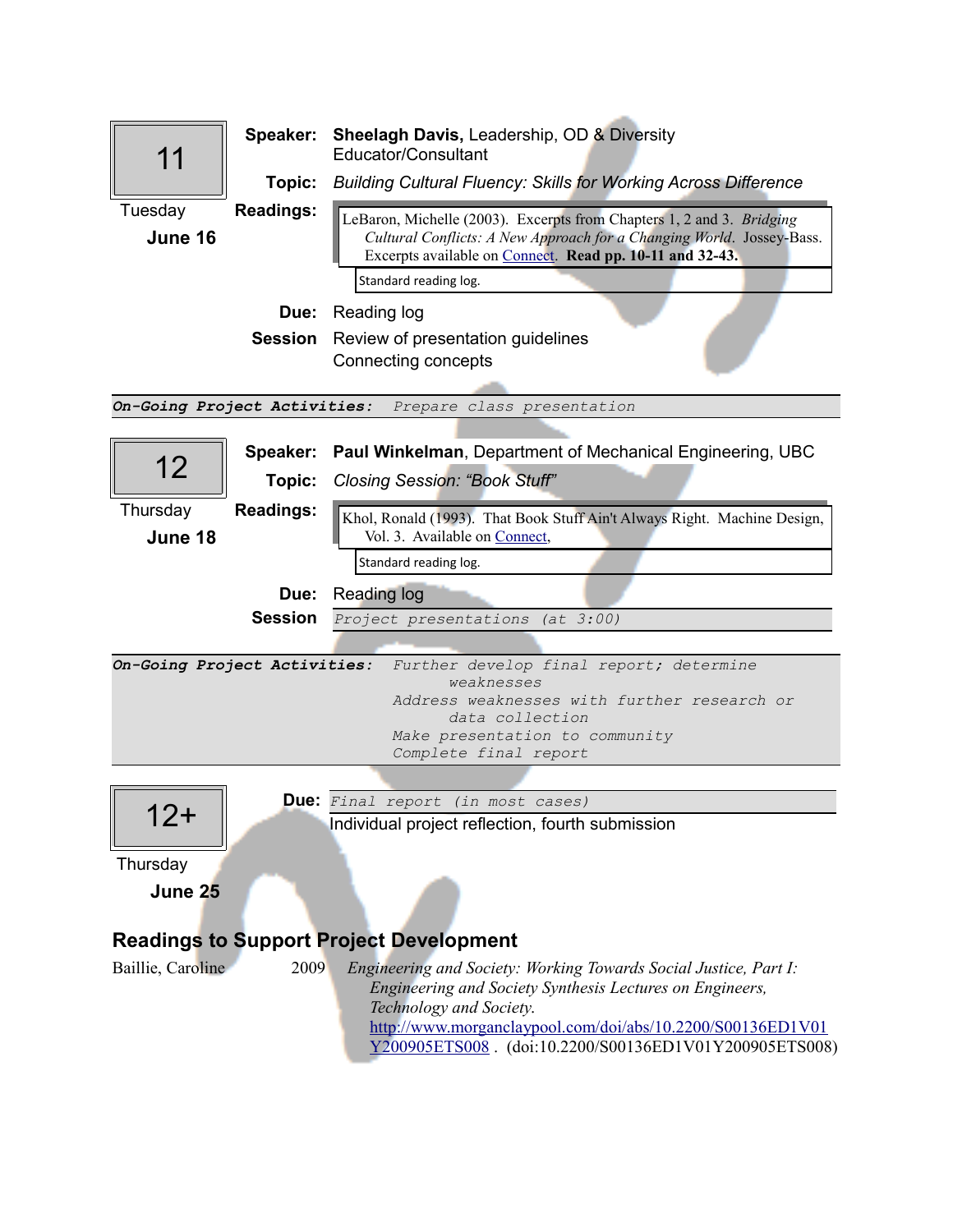| Malcolm, Shirley M. | 2008 | The Human Face of Engineering. Journal of Engineering Education,<br>$97(3; \text{July})$ , pp. 237–238. |
|---------------------|------|---------------------------------------------------------------------------------------------------------|
|                     |      | http://www.engr.wisc.edu/services/elc/21st Century Engr Educ ed                                         |
|                     |      | <i>itorials.pdf</i>                                                                                     |
| Yin, Robert K.      | 2003 | Case Study Research: Design and Methods. Sage Publications:                                             |
|                     |      | Thousand Oaks, CA.                                                                                      |

# **Additional Suggested Readings**

|                                                                |      | Thousand Oaks, CA.                                                                                                                                                      |  |
|----------------------------------------------------------------|------|-------------------------------------------------------------------------------------------------------------------------------------------------------------------------|--|
| <b>Additional Suggested Readings</b>                           |      |                                                                                                                                                                         |  |
| Burgos, Elizabeth                                              | 1991 | Me Llamo Rigoberta Menchu y Así me Nació la Conciencia. Mexico<br>City: Siglo Veintiuno Editores.                                                                       |  |
| Dietz, Thomas; Ostrom, 2003<br>Elinor and Stern, Paul<br>$C$ . |      | The struggle to govern the commons. Science 302(5652):1907-1913.                                                                                                        |  |
| Ekins, P. and Max-Neef, 1992<br>M.                             |      | Real-life economics: understanding wealth creation. London:<br>Routledge.                                                                                               |  |
| Evans, M.D. and Evans, 2001<br>D.M.                            |      | "Community service project planning for ASCE student<br>chapters/clubs." Journal of Professional Issues in Engineering<br>Education and Practice, Vol. 127(4): 175-183. |  |
| Friedman, T.                                                   | 2005 | The World is Flat, http://www.thomaslfriedman.com/bookshelf/the-<br>world-is-flat                                                                                       |  |
| Guthrie, P., J. Calestous<br>and S. Hayaatun<br>(editors)      | 2008 | Engineering Change Towards a sustainable future in the developing<br>world. Engineering Management Journal. Vol. 1. London: The<br>Royal Academy of Engineering.        |  |
| Korhonen, J.                                                   | 2004 | Industrial ecology in the strategic sustainable development model:<br>strategic applications of industrial ecology. Journal of Cleaner<br>Production 12: 809-823.       |  |
| Lucena, Juan; Schneider, 2010<br>Jen and Leydens, Jon<br>A.    |      | <b>Engineering and Sustainable Community Development.</b> Morgan and<br>Claypool Publishers                                                                             |  |
| Lima, M and W. Oakes                                           | 2006 | Service-Learning: Engineering in Your Community, Great Lakes Press,<br>2006.                                                                                            |  |
| Manion, M.                                                     | 2002 | Ethics, engineering, and sustainable development. IEEE Technology<br>and Society Magazine, 21(3): 39-48.                                                                |  |
| Meadows, D.                                                    |      | Thinking in Systems. Chelsea Green Publishing.<br>http://www.amazon.com/Thinking-Systems-Donella-H-<br>Meadows/dp/1603580557                                            |  |
| Mulder, K.                                                     | 2006 | <b>Sustainable Development for Engineers: A Handbook and Resource</b><br>Guide. Sheffield, UK, Greenleaf.                                                               |  |
| National Academy of<br>Engineering                             | 2004 | The Engineer of 2020: Visions of Engineering in the New Century.<br>Washington, DC, The National Academies Press.                                                       |  |